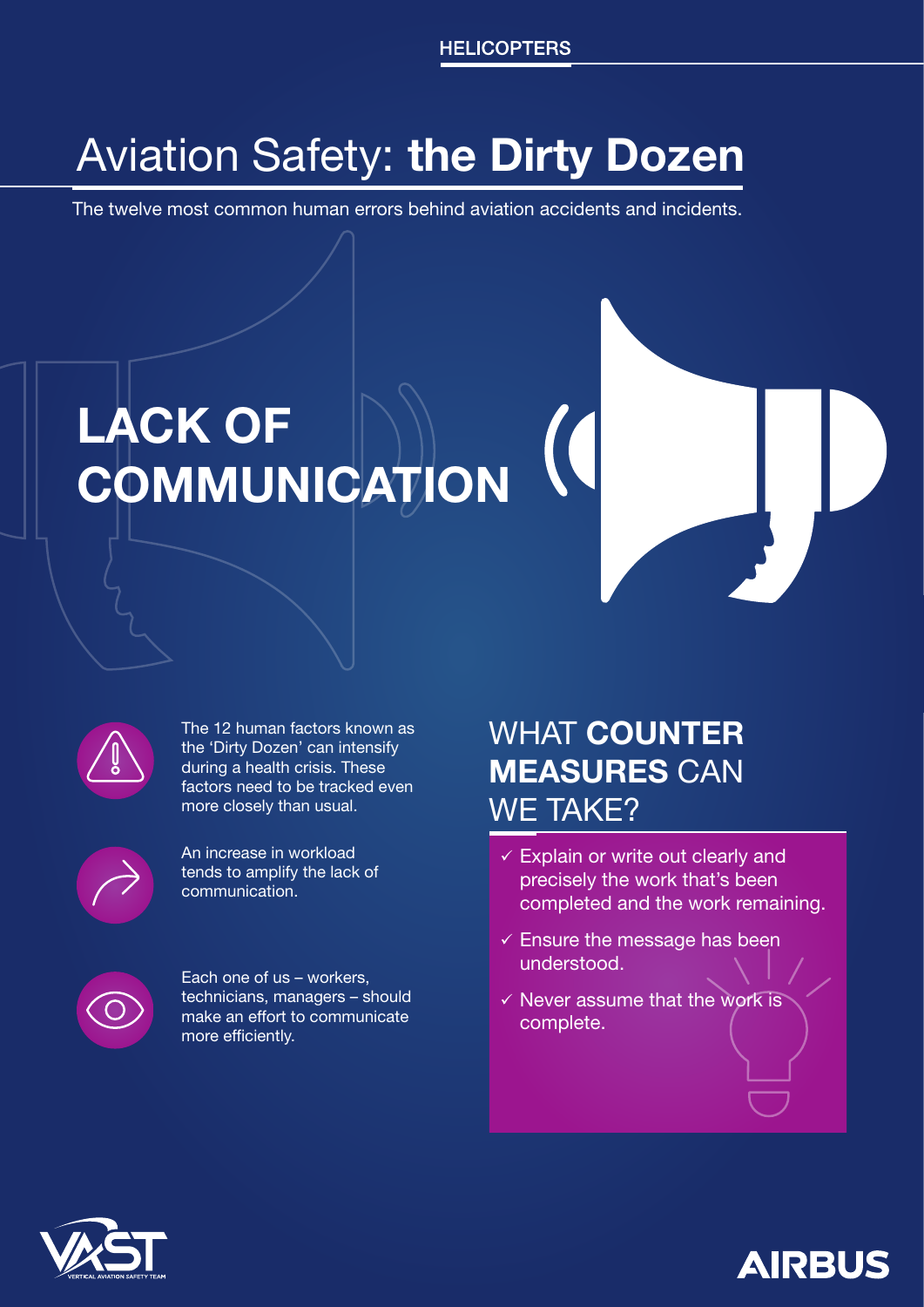## WHAT COUNTER MEASURES CAN WE TAKE?

**HELICOPTERS** 

# Aviation Safety: the Dirty Dozen

- $\checkmark$  Don't put pressure on yourself.
- $\checkmark$  Speak up if you think you need more time.
- $\checkmark$  Ask for extra support if you don't have enough time.





The 12 human factors known as the 'Dirty Dozen' can intensify during a health crisis. These factors need to be tracked even more closely than usual.



The increase in workload tends to intensify pressure.



Adhering to the protective measures implemented during the pandemic can make the pressure to meet work deadlines feel even more overwhelming.



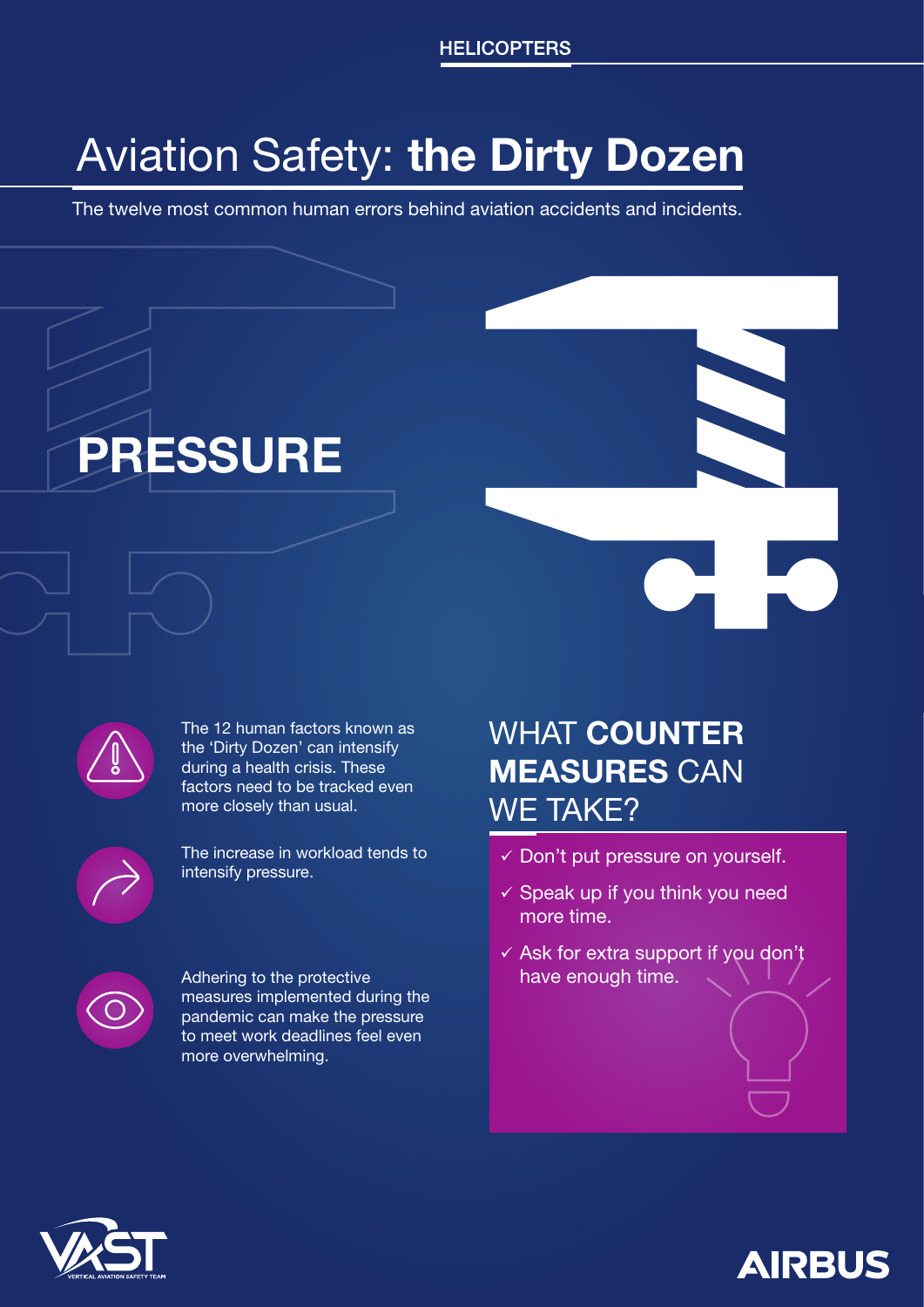## WHAT COUNTER MEASURES CAN WE TAKE?

#### **HELICOPTERS**

# Aviation Safety: the Dirty Dozen

The 12 human factors known as the 'Dirty Dozen' can intensify during a health crisis. These factors need to be tracked even more closely than usual.



- $\checkmark$  When you are no longer distracted, go back through the steps you have already completed to confirm where you were.
- $\checkmark$  If an operation stops, note down exactly where you left off.
- v Organise your workspace to minimise distractions (switch off your mobile phone, etc.)





The increase in workload tends to intensify distraction.



This unprecedented period has introduced additional distractions in our daily lives. But distractions at work can sometimes lead us to believe we are further along with a process than we really are.

# DISTRACTION



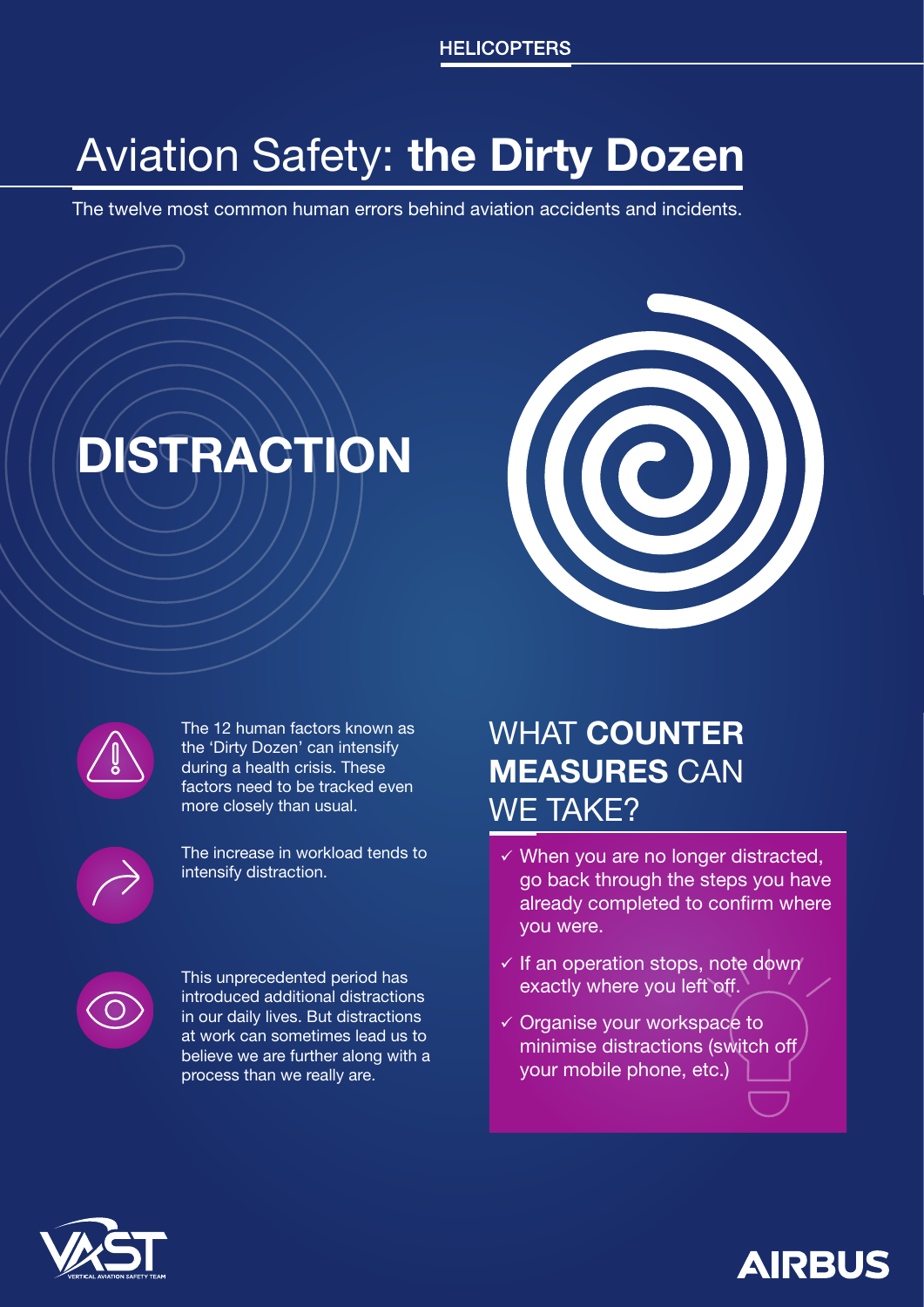## WHAT COUNTER MEASURES CAN WE TAKE?

#### **HELICOPTERS**

# Aviation Safety: the Dirty Dozen

The 12 human factors known as the 'Dirty Dozen' can intensify during a health crisis. These factors need to be tracked even more closely than usual.



- $\checkmark$  Don't repair or maintain parts unless you have been trained and are qualified to do so.
- $\checkmark$  If you don't know how to install equipment or repair a part, ask for assistance.





The increase in workload can accentuate a lack of knowledge.



In today's rapidly changing high-tech environment, we must ensure we maintain the level of knowledge required to carry out our operations. However, this is made more difficult in the current context with training courses being postponed.

# LACK OF KNOWLEDGE



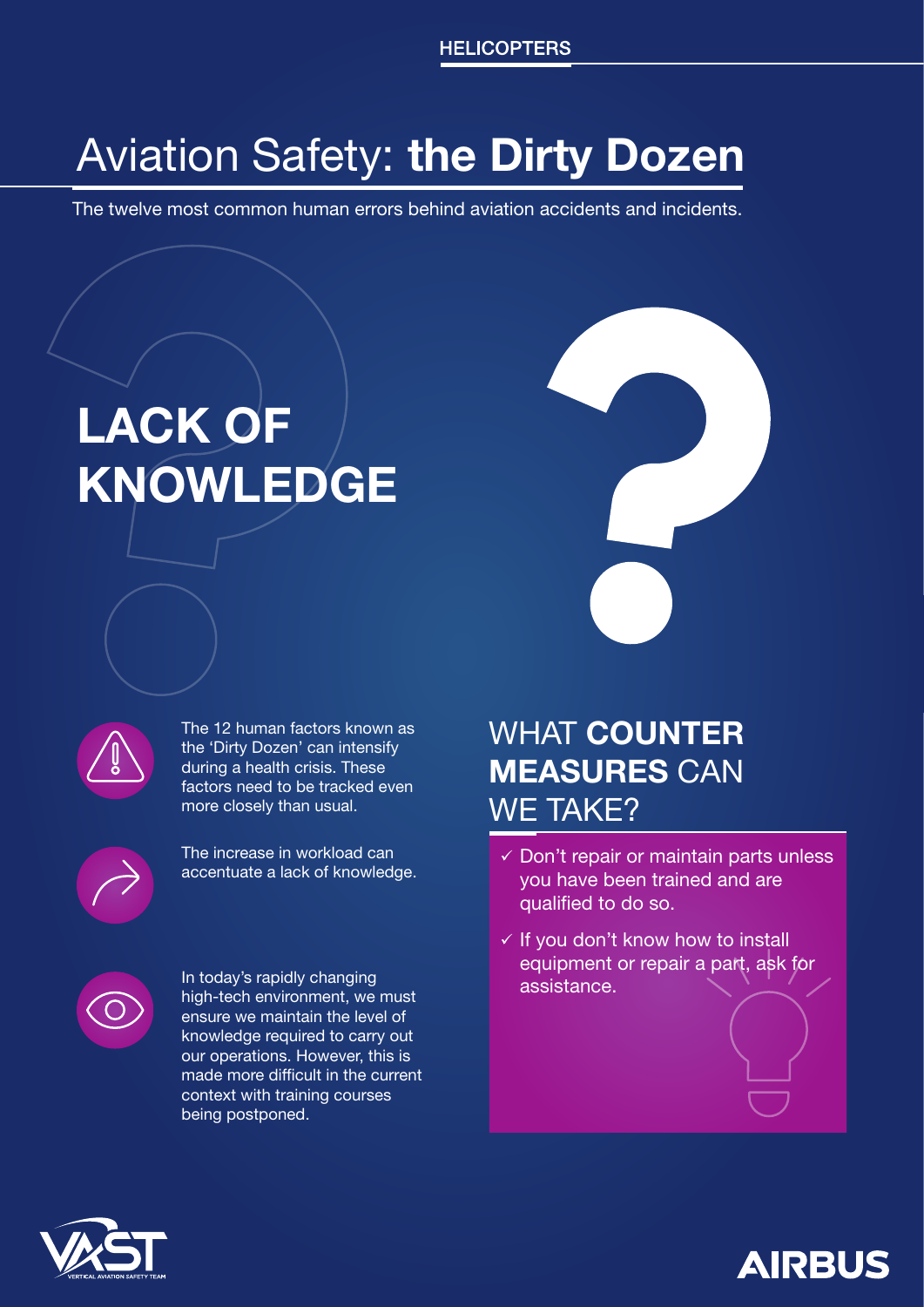## WHAT COUNTER MEASURES CAN WE TAKE?

#### **HELICOPTERS**

# Aviation Safety: the Dirty Dozen

The 12 human factors known as the 'Dirty Dozen' can intensify during a health crisis. These factors need to be tracked even more closely than usual.



- $\checkmark$  Discuss specific tasks that require the assignment of more than one person to ensure that nothing is forgotten.
- $\checkmark$  Divide tasks evenly among different team members.





The increase in workload can accentuate a lack of teamwork.



Due to protective measures implemented during the pandemic, a lack of teamwork is a much more significant risk for the safety of production operations or maintenance.

# LACK OF TEAMWORK



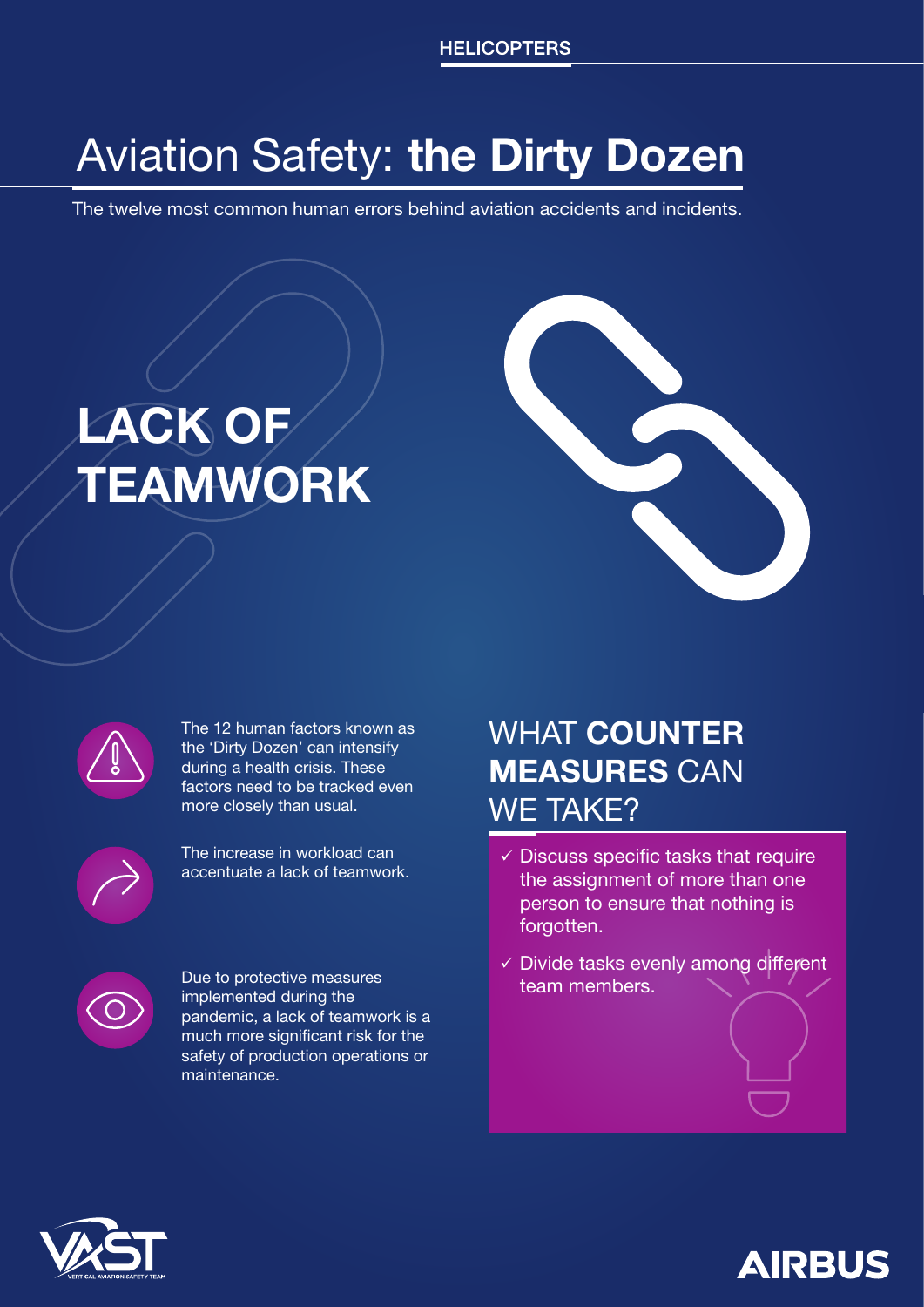## WHAT COUNTER MEASURES CAN WE TAKE?

#### **HELICOPTERS**

# Aviation Safety: the Dirty Dozen

The 12 human factors known as the 'Dirty Dozen' can intensify during a health crisis. These factors need to be tracked even more closely than usual.



- $\checkmark$  If faced with a lack of resources, don't hesitate to postpone your task.
- $\overline{\mathsf{y}}$  Never replace one part with a noncompatible part just to complete your task.





The increase in workload tends to highlight a lack of resources.



Currently, even more than usual, we risk facing a lack of available resources (human or material) to carry out our projects. Our suppliers are probably facing the same issues.

# LACK OF RESOURCES



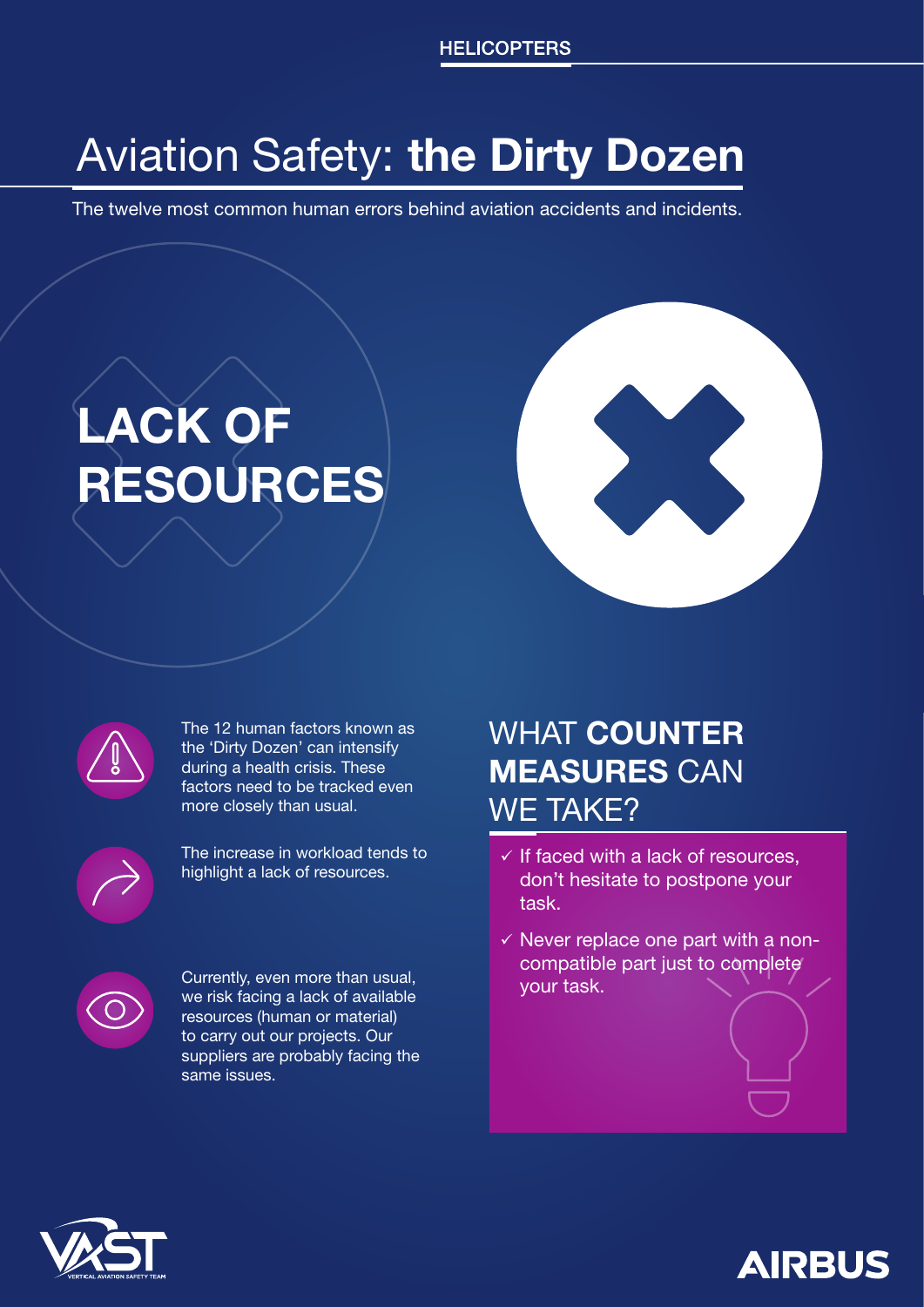## WHAT COUNTER MEASURES CAN WE TAKE?

#### **HELICOPTERS**

# Aviation Safety: the Dirty Dozen

The 12 human factors known as the 'Dirty Dozen' can intensify during a health crisis. These factors need to be tracked even more closely than usual.



- $\checkmark$  Always check your work, even if the operation is easy.
- $\checkmark$  Always be prepared to find an anomaly.
- $\checkmark$  Never sign anything you haven't fully checked.





The increase in workload tends to highlight complacency.



In normal times, we all tend to become too confident when we have fully mastered a task. In these COVID-19 times, there are potentially fewer protective barriers to allow the detection of errors.

# COMPLACENCY



![](_page_6_Picture_5.jpeg)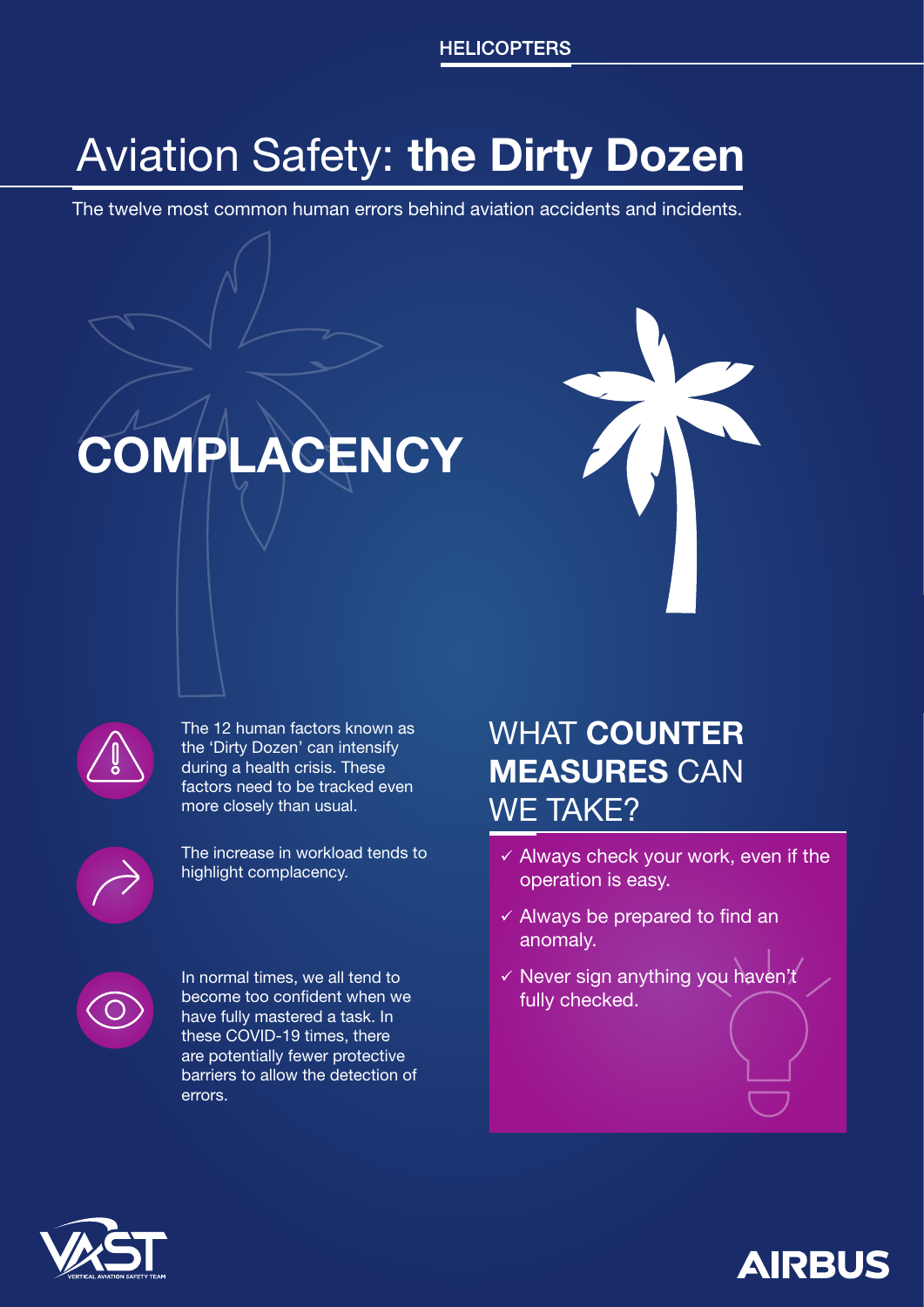## WHAT COUNTER MEASURES CAN WE TAKE?

#### **HELICOPTERS**

# Aviation Safety: the Dirty Dozen

The 12 human factors known as the 'Dirty Dozen' can intensify during a health crisis. These factors need to be tracked even more closely than usual.

- $\checkmark$  Be aware of signs of fatigue in yourself and your colleagues.
- $\checkmark$  Be careful with complicated tasks if you know you are exhausted. Ask for help.

![](_page_7_Picture_7.jpeg)

![](_page_7_Picture_14.jpeg)

![](_page_7_Picture_15.jpeg)

The increase in workload tends to amplify fatigue.

![](_page_7_Picture_9.jpeg)

Today more than ever, fatigue is an issue. It reduces our attention and our level of awareness, something that can be very dangerous when working in aviation.

## FATIGUE

![](_page_7_Picture_4.jpeg)

![](_page_7_Picture_5.jpeg)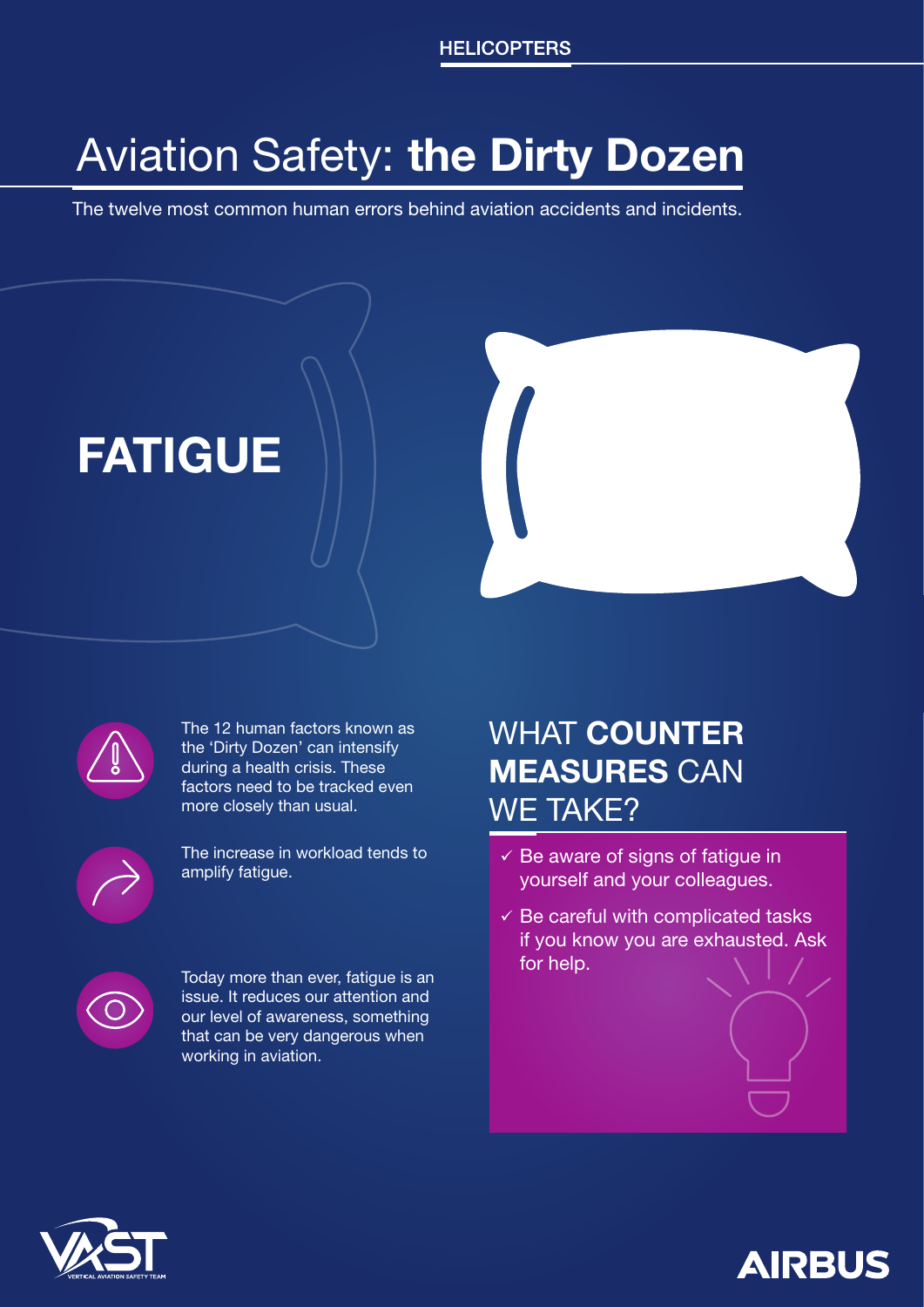## WHAT COUNTER MEASURES CAN WE TAKE?

#### **HELICOPTERS**

# Aviation Safety: the Dirty Dozen

The 12 human factors known as the 'Dirty Dozen' can intensify during a health crisis. These factors need to be tracked even more closely than usual.

- $\checkmark$  Don't hesitate to speak up when you see something dangerous.
- $\checkmark$  Let your colleagues give their opinion and always accept corrective criticism.

![](_page_8_Picture_6.jpeg)

![](_page_8_Picture_13.jpeg)

![](_page_8_Picture_14.jpeg)

# LACK OF SELF-CONFIDENCE

![](_page_8_Picture_4.jpeg)

The increase in workload tends to highlight a lack of self-confidence.

![](_page_8_Picture_8.jpeg)

A lack of self-confidence reinforced by difficulties in communicating due to the current health measures can stop us from raising the alarm when something doesn't seem right.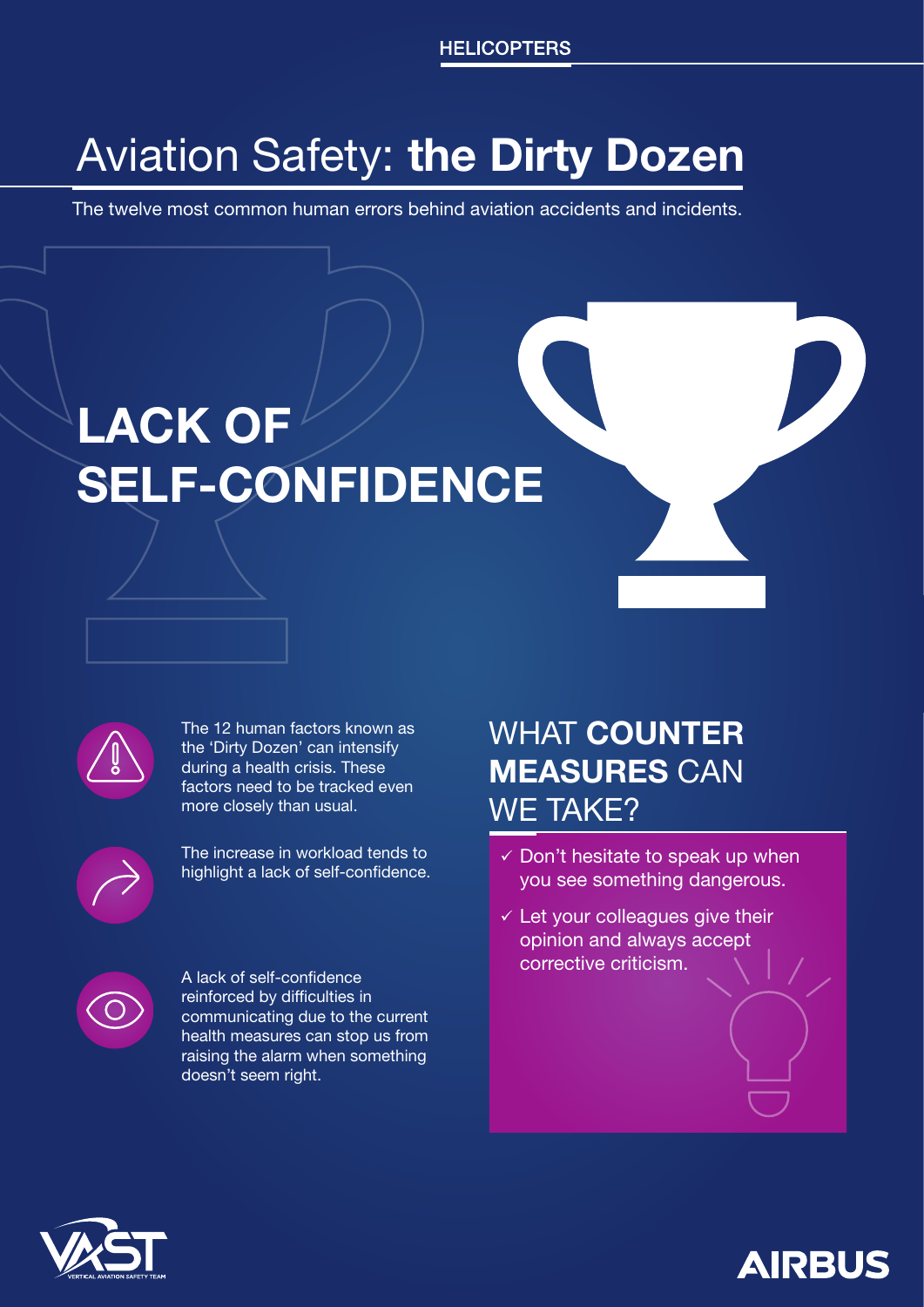# **STRESS**

![](_page_9_Picture_4.jpeg)

## WHAT COUNTER MEASURES CAN WE TAKE?

#### **HELICOPTERS**

# Aviation Safety: the Dirty Dozen

The 12 human factors known as the 'Dirty Dozen' can intensify during a health crisis. These factors need to be tracked even more closely than usual.

![](_page_9_Picture_6.jpeg)

- $\checkmark$  If you feel stressed, talk to someone about it and ask a colleague to look at your work. Be attentive to your colleagues.
- $\checkmark$  A balanced diet, physical activity and sufficient rest can reduce stress levels.

![](_page_9_Picture_13.jpeg)

![](_page_9_Picture_14.jpeg)

The increase in workload tends to amplify stress.

![](_page_9_Picture_8.jpeg)

The information relayed by the media about the number of people affected by the virus, companies laying off employees, etc., can cause people to feel stressed.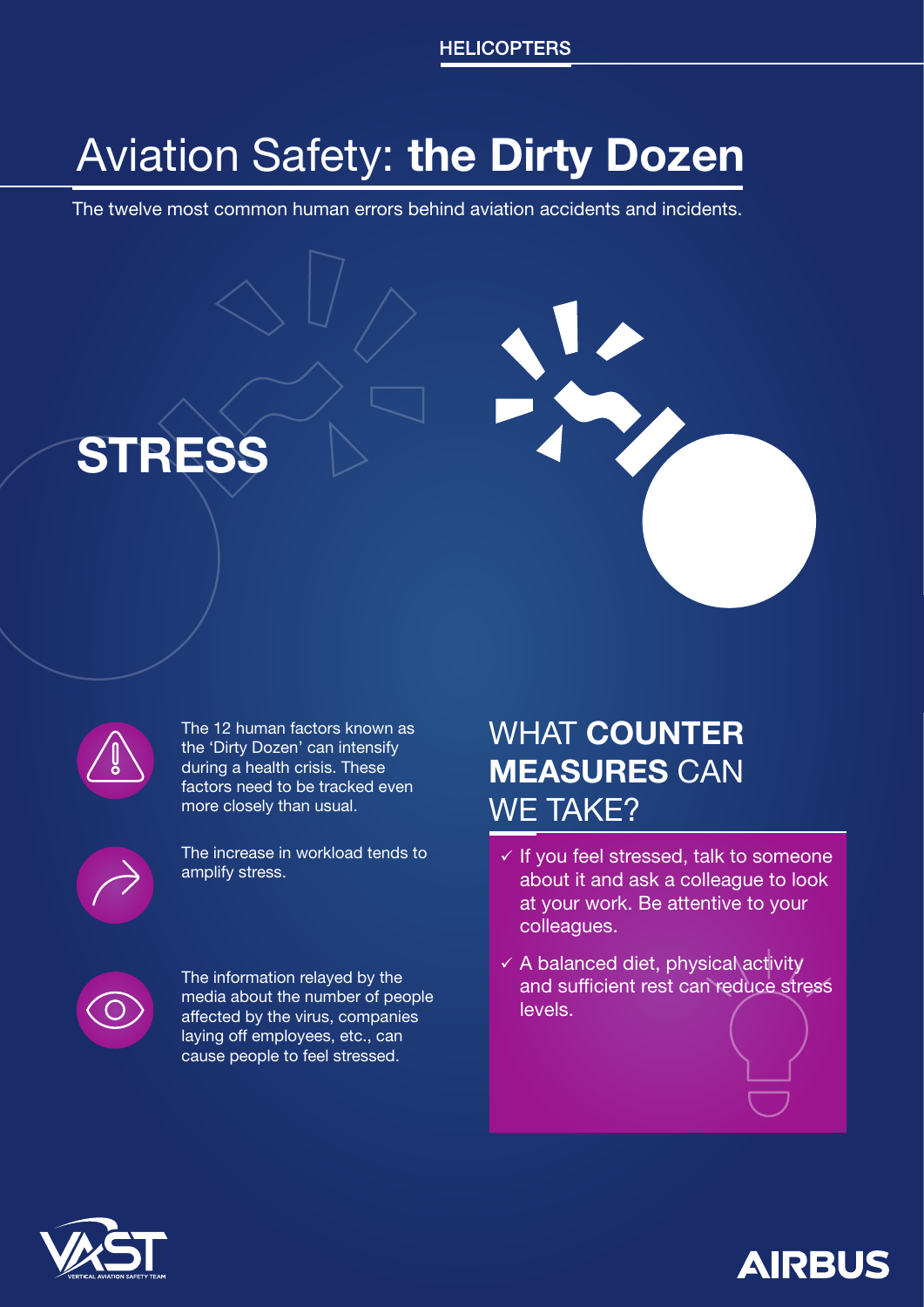## WHAT COUNTER MEASURES CAN WE TAKE?

#### **HELICOPTERS**

# Aviation Safety: the Dirty Dozen

- $\checkmark$  Even if you are familiar with a task, always ask someone to check your work.
- $\checkmark$  Check that your work doesn't go against common sense.

![](_page_10_Picture_14.jpeg)

![](_page_10_Picture_15.jpeg)

The 12 human factors known as the 'Dirty Dozen' can intensify during a health crisis. These factors need to be tracked even more closely than usual.

![](_page_10_Picture_7.jpeg)

The increase in workload tends to develop a lack of awareness.

![](_page_10_Picture_9.jpeg)

In normal times, common sense and vigilance tend to drop with repetitive tasks; this is even more true during this crisis period.

# LACK OF AWARENESS

![](_page_10_Picture_4.jpeg)

![](_page_10_Picture_5.jpeg)